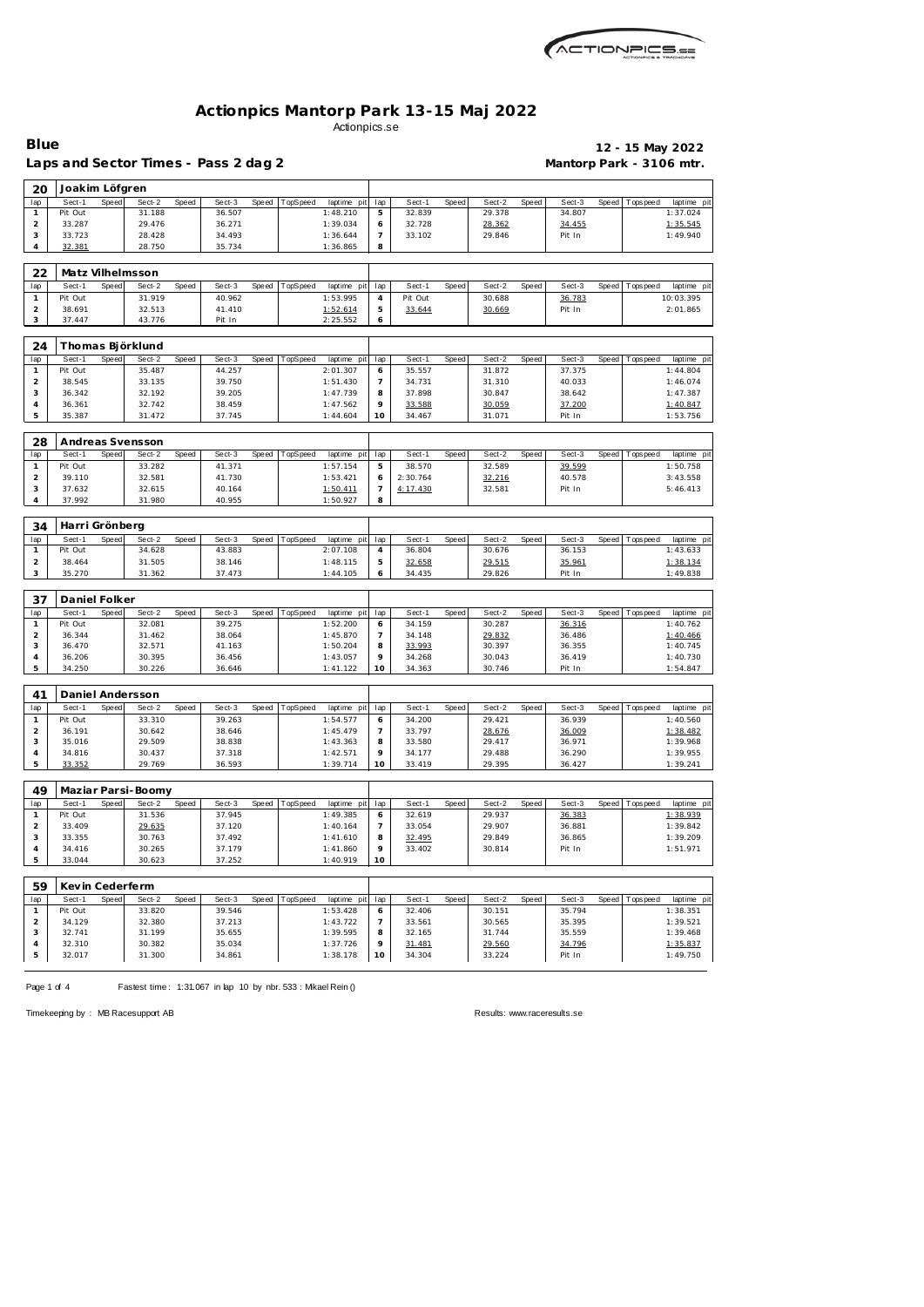

## **Actionpics Mantorp Park 13-15 Maj 2022** Actionpics.se

Laps and Sector Times - Pass 2 dag 2 **Mantorp Park - 3106 mtr.** 

**Blue 12 - 15 May 2022**

| lap<br>Sect-1<br>Speed<br>Sect-2<br>Speed<br>Sect-3<br>Speed<br>TopSpeed<br>Sect-1<br>Speed<br>Sect-2<br>Speed<br>Sect-3<br>Speed<br>laptime pit<br>lap<br>Tops peed<br>35.996<br>Pit Out<br>31.804<br>1:48.101<br>$\overline{7}$<br>31.846<br>27.011<br>34.891<br>1:33.748<br>$\mathbf{1}$<br>$\overline{c}$<br>32.821<br>27.911<br>35.864<br>1:36.596<br>32.417<br>27.896<br>35.290<br>1:35.603<br>8<br>3<br>9<br>31.897<br>28.203<br>35.775<br>1:35.875<br>32.184<br>27.477<br>34.718<br>1:34.379<br>$\overline{4}$<br>33.886<br>28.397<br>34.037<br>1:36.320<br>31.690<br>28.028<br>34.606<br>1:34.324<br>10<br>5<br>34.475<br>34.178<br>27.351<br>1:36.004<br>11<br>31.751<br>29.099<br>Pit In<br>1:47.582<br>6<br>31.802<br>27.438<br>12<br>33.572<br>1:32.812<br>63<br>Magnus Jifors<br>Sect-1<br>Speed<br>Sect-2<br>Speed<br>Sect-3<br>Speed<br>TopSpeed<br>laptime pit<br>Sect-1<br>Speed<br>Sect-2<br>Speed<br>Sect-3<br>Speed Topspeed<br>lap<br>lap<br>$\mathbf{1}$<br>Pit Out<br>30.595<br>36.920<br>1:45.635<br>32.268<br>28.673<br>34.790<br>1:35.731<br>6<br>$\mathbf 2$<br>33.020<br>29.666<br>32.178<br>34.951<br>35.282<br>1:37.968<br>$\overline{7}$<br>28.458<br>1:35.587<br>$\sqrt{3}$<br>33.889<br>28.982<br>36.017<br>1:38.888<br>8<br>32.731<br>28.101<br>34.387<br>1:35.219<br>$\overline{4}$<br>32.231<br>28.881<br>9<br>32.319<br>1:36.479<br>35.835<br>1:36.947<br>28.533<br>35.627<br>5<br>1:49.130<br>32.151<br>29.133<br>34.788<br>1:36.072<br>33.478<br>28.779<br>Pit In<br>10<br>75<br>Thomas Fagerholm<br>Speed<br>Speed<br>lap<br>Sect-1<br>Sect-2<br>Speed<br>Sect-3<br>TopSpeed<br>Sect-1<br>Speed<br>Sect-2<br>Speed<br>Sect-3<br>Speed<br>laptime pit<br>lap<br>Tops peed<br>Pit Out<br>1:55.445<br>35.480<br>30.409<br>$\mathbf{1}$<br>32.612<br>40.666<br>38.165<br>1:44.054<br>6<br>$\overline{c}$<br>$\overline{7}$<br>30.358<br>36.439<br>31.568<br>40.928<br>1:48.935<br>34.853<br>38.710<br>1:43.921<br>3<br>37.887<br>31.720<br>39.211<br>1:48.818<br>8<br>34.907<br>30.304<br>38.233<br>1:43.444<br>9<br>$\sqrt{4}$<br>38.367<br>32.192<br>Pit In<br>1:58.311<br>30.368<br>40.299<br>1:44.950<br>34.283<br>5<br>Pit Out<br>30.761<br>38.399<br>10<br>2:12.131<br>76<br>Mikael Nilsson<br>lap<br>Sect-1<br>Speed<br>Sect-2<br>Speed<br>Sect-3<br>Speed<br>TopSpeed<br>Sect-1<br>Speed<br>Sect-2<br>Speed<br>Sect-3<br>Speed<br>Tops peed<br>laptime pit<br>lap<br>Pit Out<br>33.804<br>34.470<br>40.303<br>1:54.767<br>30.454<br>37.113<br>1:42.037<br>$\mathbf{1}$<br>6<br>$\overline{c}$<br>36.172<br>38.292<br>1:45.708<br>$\overline{7}$<br>34.101<br>33.179<br>36.522<br>1:43.802<br>31.244<br>3<br>36.445<br>32.588<br>41.606<br>1:50.639<br>8<br>33.857<br>30.017<br>36.211<br>1:40.085<br>$\sqrt{4}$<br>35.588<br>9<br>32.221<br>38.575<br>1:46.384<br>34.066<br>1:39.752<br>29.487<br>36.199<br>5<br>34.886<br>30.545<br>37.305<br>1:42.736<br>10<br>33.805<br>31.714<br>Pit In<br>1:53.575<br>77<br>Peter Henningsson<br>Sect-1<br>Speed<br>Sect-2<br>Speed<br>Sect-3<br>Speed<br>TopSpeed<br>Sect-1<br>Speed<br>Sect-2<br>Speed<br>Sect-3<br>Speed<br>lap<br>laptime pit<br>lap<br>Tops peed<br>Pit Out<br>30.597<br>37.168<br>1:47.906<br>33.131<br>28.018<br>35.990<br>1:37.139<br>$\mathbf{1}$<br>$\overline{7}$<br>$\overline{c}$<br>33.314<br>37.396<br>28.658<br>1:39.368<br>32.426<br>27.834<br>37.834<br>1:38.094<br>8<br>3<br>33.476<br>9<br>32.922<br>29.142<br>36.202<br>1:38.820<br>28.123<br>35.686<br>1:36.731<br>33.479<br>33.042<br>$\overline{4}$<br>28.913<br>36.342<br>1:38.734<br>28.229<br>35.780<br>1:37.051<br>10<br>5<br>33.954<br>28.994<br>36.092<br>1:39.040<br>11<br>33.836<br>28.307<br>35.837<br>1:37.980<br>33.272<br>6<br>28.713<br>37.934<br>1:39.919<br>12<br>91<br>Yamaha R6<br>Johan Norberg<br>Speed<br>Sect-2<br>$\overline{S}$ ect-3<br>Sect-1<br>Speed<br>Sect-2<br>Speed<br>Sect-3<br>TopSpeed<br>Sect-1<br>Speed<br>Speed<br>Speed<br>lap<br>laptime pit<br>lap<br>Tops peed<br>$\mathbf{1}$<br>Pit Out<br>41.703<br>1:57.159<br>35.066<br>30.469<br>37.487<br>1:43.022<br>33.008<br>6<br>$\overline{7}$<br>$\mathbf 2$<br>39.227<br>38.960<br>31.939<br>38.370<br>1:49.269<br>30.278<br>35.926<br>1:45.431<br>3<br>34.623<br>37.701<br>1:43.443<br>32.854<br>29.541<br>35.572<br>1:37.967<br>31.119<br>8<br>34.271<br>30.012<br>37.087<br>1:41.370<br>33.290<br>36.074<br>1:38.822<br>4<br>9<br>29.458<br>5<br>33.805<br>30.072<br>36.829<br>1:40.706<br>34.521<br>1:54.374<br>32.001<br>Pit In<br>10<br>104<br>Knut Sjögren<br>Sect-1<br>Speed<br>Sect-2<br>Speed<br>Sect-1<br>Sect-2<br>Sect-3<br>lap<br>Speed<br>Sect-3<br>TopSpeed<br>laptime pit<br>Speed<br>Speed<br>Speed<br>Topspeed<br>lap<br>Pit Out<br>30.341<br>39.206<br>34.434<br>28.860<br>36.918<br>1:40.212<br>$\mathbf{1}$<br>1:50.578<br>6<br>$\overline{a}$<br>38.418<br>31.124<br>41.359<br>1:50.901<br>$\overline{7}$<br>34.215<br>28.050<br>34.969<br>1:37.234<br>3<br>29.333<br>1:37.642<br>37.334<br>36.664<br>1:43.331<br>32.642<br>29.117<br>35.883<br>8<br>1:37.465<br>$\sqrt{4}$<br>33.619<br>29.254<br>36.687<br>1:39.560<br>9<br>33.054<br>28.739<br>35.672<br>5<br>32.941<br>29.643<br>37.201<br>1:39.785<br>32.759<br>29.408<br>Pit In<br>1:52.908<br>10<br>Johan Olsson<br>105<br>Sect-2<br>Speed<br>TopSpeed<br>Sect-1<br>Sect-2<br>Speed<br>Speed<br>Tops peed<br>lap<br>Sect-1<br>Speed<br>Speed<br>Sect-3<br>laptime pit<br>lap<br>Speed<br>Sect-3<br>$\mathbf{1}$<br>Pit Out<br>31.173<br>39.519<br>1:53.951<br>$\overline{7}$<br>33.310<br>27.986<br>36.921<br>1:38.217<br>$\overline{a}$<br>36.256<br>28.175<br>39.365<br>1:43.796<br>33.543<br>28.003<br>36.507<br>1:38.053<br>8<br>3<br>35.155<br>29.481<br>39.217<br>1:43.853<br>9<br>33.257<br>27.865<br>36.956<br>1:38.078<br>33.505<br>34.665<br>$\overline{4}$<br>28.434<br>38.102<br>1:40.041<br>27.728<br>35.822<br>1:38.215<br>10<br>5<br>32.958<br>33.196<br>27.741<br>36.372<br>1:37.309<br>36.040<br>Pit In<br>2:06.722<br>11 | 60 | Nicklas Cederferm |  |  |  |  |  |  |  |             |
|-------------------------------------------------------------------------------------------------------------------------------------------------------------------------------------------------------------------------------------------------------------------------------------------------------------------------------------------------------------------------------------------------------------------------------------------------------------------------------------------------------------------------------------------------------------------------------------------------------------------------------------------------------------------------------------------------------------------------------------------------------------------------------------------------------------------------------------------------------------------------------------------------------------------------------------------------------------------------------------------------------------------------------------------------------------------------------------------------------------------------------------------------------------------------------------------------------------------------------------------------------------------------------------------------------------------------------------------------------------------------------------------------------------------------------------------------------------------------------------------------------------------------------------------------------------------------------------------------------------------------------------------------------------------------------------------------------------------------------------------------------------------------------------------------------------------------------------------------------------------------------------------------------------------------------------------------------------------------------------------------------------------------------------------------------------------------------------------------------------------------------------------------------------------------------------------------------------------------------------------------------------------------------------------------------------------------------------------------------------------------------------------------------------------------------------------------------------------------------------------------------------------------------------------------------------------------------------------------------------------------------------------------------------------------------------------------------------------------------------------------------------------------------------------------------------------------------------------------------------------------------------------------------------------------------------------------------------------------------------------------------------------------------------------------------------------------------------------------------------------------------------------------------------------------------------------------------------------------------------------------------------------------------------------------------------------------------------------------------------------------------------------------------------------------------------------------------------------------------------------------------------------------------------------------------------------------------------------------------------------------------------------------------------------------------------------------------------------------------------------------------------------------------------------------------------------------------------------------------------------------------------------------------------------------------------------------------------------------------------------------------------------------------------------------------------------------------------------------------------------------------------------------------------------------------------------------------------------------------------------------------------------------------------------------------------------------------------------------------------------------------------------------------------------------------------------------------------------------------------------------------------------------------------------------------------------------------------------------------------------------------------------------------------------------------------------------------------------------------------------------------------------------------------------------------------------------------------------------------------------------------------------------------------------------------------------------------------------------------------------------------------------------------------------------------------------------------------------------------------------------------------------------------------------------------------------------------------------------------------------------------------------------------------------------------------------------------------------------------------------------------------------------------------------------------------------------------------------------------------------------------------------------------------------------------------------------------------------------------------------------------------------------------------------------------------------------------------------------------------------------------------------------------------------------------------------------------------------------------------------------------------------------------------------------------------------------------------------------------------------|----|-------------------|--|--|--|--|--|--|--|-------------|
|                                                                                                                                                                                                                                                                                                                                                                                                                                                                                                                                                                                                                                                                                                                                                                                                                                                                                                                                                                                                                                                                                                                                                                                                                                                                                                                                                                                                                                                                                                                                                                                                                                                                                                                                                                                                                                                                                                                                                                                                                                                                                                                                                                                                                                                                                                                                                                                                                                                                                                                                                                                                                                                                                                                                                                                                                                                                                                                                                                                                                                                                                                                                                                                                                                                                                                                                                                                                                                                                                                                                                                                                                                                                                                                                                                                                                                                                                                                                                                                                                                                                                                                                                                                                                                                                                                                                                                                                                                                                                                                                                                                                                                                                                                                                                                                                                                                                                                                                                                                                                                                                                                                                                                                                                                                                                                                                                                                                                                                                                                                                                                                                                                                                                                                                                                                                                                                                                                                                                                                           |    |                   |  |  |  |  |  |  |  | laptime pit |
|                                                                                                                                                                                                                                                                                                                                                                                                                                                                                                                                                                                                                                                                                                                                                                                                                                                                                                                                                                                                                                                                                                                                                                                                                                                                                                                                                                                                                                                                                                                                                                                                                                                                                                                                                                                                                                                                                                                                                                                                                                                                                                                                                                                                                                                                                                                                                                                                                                                                                                                                                                                                                                                                                                                                                                                                                                                                                                                                                                                                                                                                                                                                                                                                                                                                                                                                                                                                                                                                                                                                                                                                                                                                                                                                                                                                                                                                                                                                                                                                                                                                                                                                                                                                                                                                                                                                                                                                                                                                                                                                                                                                                                                                                                                                                                                                                                                                                                                                                                                                                                                                                                                                                                                                                                                                                                                                                                                                                                                                                                                                                                                                                                                                                                                                                                                                                                                                                                                                                                                           |    |                   |  |  |  |  |  |  |  |             |
|                                                                                                                                                                                                                                                                                                                                                                                                                                                                                                                                                                                                                                                                                                                                                                                                                                                                                                                                                                                                                                                                                                                                                                                                                                                                                                                                                                                                                                                                                                                                                                                                                                                                                                                                                                                                                                                                                                                                                                                                                                                                                                                                                                                                                                                                                                                                                                                                                                                                                                                                                                                                                                                                                                                                                                                                                                                                                                                                                                                                                                                                                                                                                                                                                                                                                                                                                                                                                                                                                                                                                                                                                                                                                                                                                                                                                                                                                                                                                                                                                                                                                                                                                                                                                                                                                                                                                                                                                                                                                                                                                                                                                                                                                                                                                                                                                                                                                                                                                                                                                                                                                                                                                                                                                                                                                                                                                                                                                                                                                                                                                                                                                                                                                                                                                                                                                                                                                                                                                                                           |    |                   |  |  |  |  |  |  |  |             |
|                                                                                                                                                                                                                                                                                                                                                                                                                                                                                                                                                                                                                                                                                                                                                                                                                                                                                                                                                                                                                                                                                                                                                                                                                                                                                                                                                                                                                                                                                                                                                                                                                                                                                                                                                                                                                                                                                                                                                                                                                                                                                                                                                                                                                                                                                                                                                                                                                                                                                                                                                                                                                                                                                                                                                                                                                                                                                                                                                                                                                                                                                                                                                                                                                                                                                                                                                                                                                                                                                                                                                                                                                                                                                                                                                                                                                                                                                                                                                                                                                                                                                                                                                                                                                                                                                                                                                                                                                                                                                                                                                                                                                                                                                                                                                                                                                                                                                                                                                                                                                                                                                                                                                                                                                                                                                                                                                                                                                                                                                                                                                                                                                                                                                                                                                                                                                                                                                                                                                                                           |    |                   |  |  |  |  |  |  |  |             |
|                                                                                                                                                                                                                                                                                                                                                                                                                                                                                                                                                                                                                                                                                                                                                                                                                                                                                                                                                                                                                                                                                                                                                                                                                                                                                                                                                                                                                                                                                                                                                                                                                                                                                                                                                                                                                                                                                                                                                                                                                                                                                                                                                                                                                                                                                                                                                                                                                                                                                                                                                                                                                                                                                                                                                                                                                                                                                                                                                                                                                                                                                                                                                                                                                                                                                                                                                                                                                                                                                                                                                                                                                                                                                                                                                                                                                                                                                                                                                                                                                                                                                                                                                                                                                                                                                                                                                                                                                                                                                                                                                                                                                                                                                                                                                                                                                                                                                                                                                                                                                                                                                                                                                                                                                                                                                                                                                                                                                                                                                                                                                                                                                                                                                                                                                                                                                                                                                                                                                                                           |    |                   |  |  |  |  |  |  |  |             |
|                                                                                                                                                                                                                                                                                                                                                                                                                                                                                                                                                                                                                                                                                                                                                                                                                                                                                                                                                                                                                                                                                                                                                                                                                                                                                                                                                                                                                                                                                                                                                                                                                                                                                                                                                                                                                                                                                                                                                                                                                                                                                                                                                                                                                                                                                                                                                                                                                                                                                                                                                                                                                                                                                                                                                                                                                                                                                                                                                                                                                                                                                                                                                                                                                                                                                                                                                                                                                                                                                                                                                                                                                                                                                                                                                                                                                                                                                                                                                                                                                                                                                                                                                                                                                                                                                                                                                                                                                                                                                                                                                                                                                                                                                                                                                                                                                                                                                                                                                                                                                                                                                                                                                                                                                                                                                                                                                                                                                                                                                                                                                                                                                                                                                                                                                                                                                                                                                                                                                                                           |    |                   |  |  |  |  |  |  |  |             |
|                                                                                                                                                                                                                                                                                                                                                                                                                                                                                                                                                                                                                                                                                                                                                                                                                                                                                                                                                                                                                                                                                                                                                                                                                                                                                                                                                                                                                                                                                                                                                                                                                                                                                                                                                                                                                                                                                                                                                                                                                                                                                                                                                                                                                                                                                                                                                                                                                                                                                                                                                                                                                                                                                                                                                                                                                                                                                                                                                                                                                                                                                                                                                                                                                                                                                                                                                                                                                                                                                                                                                                                                                                                                                                                                                                                                                                                                                                                                                                                                                                                                                                                                                                                                                                                                                                                                                                                                                                                                                                                                                                                                                                                                                                                                                                                                                                                                                                                                                                                                                                                                                                                                                                                                                                                                                                                                                                                                                                                                                                                                                                                                                                                                                                                                                                                                                                                                                                                                                                                           |    |                   |  |  |  |  |  |  |  |             |
|                                                                                                                                                                                                                                                                                                                                                                                                                                                                                                                                                                                                                                                                                                                                                                                                                                                                                                                                                                                                                                                                                                                                                                                                                                                                                                                                                                                                                                                                                                                                                                                                                                                                                                                                                                                                                                                                                                                                                                                                                                                                                                                                                                                                                                                                                                                                                                                                                                                                                                                                                                                                                                                                                                                                                                                                                                                                                                                                                                                                                                                                                                                                                                                                                                                                                                                                                                                                                                                                                                                                                                                                                                                                                                                                                                                                                                                                                                                                                                                                                                                                                                                                                                                                                                                                                                                                                                                                                                                                                                                                                                                                                                                                                                                                                                                                                                                                                                                                                                                                                                                                                                                                                                                                                                                                                                                                                                                                                                                                                                                                                                                                                                                                                                                                                                                                                                                                                                                                                                                           |    |                   |  |  |  |  |  |  |  |             |
|                                                                                                                                                                                                                                                                                                                                                                                                                                                                                                                                                                                                                                                                                                                                                                                                                                                                                                                                                                                                                                                                                                                                                                                                                                                                                                                                                                                                                                                                                                                                                                                                                                                                                                                                                                                                                                                                                                                                                                                                                                                                                                                                                                                                                                                                                                                                                                                                                                                                                                                                                                                                                                                                                                                                                                                                                                                                                                                                                                                                                                                                                                                                                                                                                                                                                                                                                                                                                                                                                                                                                                                                                                                                                                                                                                                                                                                                                                                                                                                                                                                                                                                                                                                                                                                                                                                                                                                                                                                                                                                                                                                                                                                                                                                                                                                                                                                                                                                                                                                                                                                                                                                                                                                                                                                                                                                                                                                                                                                                                                                                                                                                                                                                                                                                                                                                                                                                                                                                                                                           |    |                   |  |  |  |  |  |  |  | laptime pit |
|                                                                                                                                                                                                                                                                                                                                                                                                                                                                                                                                                                                                                                                                                                                                                                                                                                                                                                                                                                                                                                                                                                                                                                                                                                                                                                                                                                                                                                                                                                                                                                                                                                                                                                                                                                                                                                                                                                                                                                                                                                                                                                                                                                                                                                                                                                                                                                                                                                                                                                                                                                                                                                                                                                                                                                                                                                                                                                                                                                                                                                                                                                                                                                                                                                                                                                                                                                                                                                                                                                                                                                                                                                                                                                                                                                                                                                                                                                                                                                                                                                                                                                                                                                                                                                                                                                                                                                                                                                                                                                                                                                                                                                                                                                                                                                                                                                                                                                                                                                                                                                                                                                                                                                                                                                                                                                                                                                                                                                                                                                                                                                                                                                                                                                                                                                                                                                                                                                                                                                                           |    |                   |  |  |  |  |  |  |  |             |
|                                                                                                                                                                                                                                                                                                                                                                                                                                                                                                                                                                                                                                                                                                                                                                                                                                                                                                                                                                                                                                                                                                                                                                                                                                                                                                                                                                                                                                                                                                                                                                                                                                                                                                                                                                                                                                                                                                                                                                                                                                                                                                                                                                                                                                                                                                                                                                                                                                                                                                                                                                                                                                                                                                                                                                                                                                                                                                                                                                                                                                                                                                                                                                                                                                                                                                                                                                                                                                                                                                                                                                                                                                                                                                                                                                                                                                                                                                                                                                                                                                                                                                                                                                                                                                                                                                                                                                                                                                                                                                                                                                                                                                                                                                                                                                                                                                                                                                                                                                                                                                                                                                                                                                                                                                                                                                                                                                                                                                                                                                                                                                                                                                                                                                                                                                                                                                                                                                                                                                                           |    |                   |  |  |  |  |  |  |  |             |
|                                                                                                                                                                                                                                                                                                                                                                                                                                                                                                                                                                                                                                                                                                                                                                                                                                                                                                                                                                                                                                                                                                                                                                                                                                                                                                                                                                                                                                                                                                                                                                                                                                                                                                                                                                                                                                                                                                                                                                                                                                                                                                                                                                                                                                                                                                                                                                                                                                                                                                                                                                                                                                                                                                                                                                                                                                                                                                                                                                                                                                                                                                                                                                                                                                                                                                                                                                                                                                                                                                                                                                                                                                                                                                                                                                                                                                                                                                                                                                                                                                                                                                                                                                                                                                                                                                                                                                                                                                                                                                                                                                                                                                                                                                                                                                                                                                                                                                                                                                                                                                                                                                                                                                                                                                                                                                                                                                                                                                                                                                                                                                                                                                                                                                                                                                                                                                                                                                                                                                                           |    |                   |  |  |  |  |  |  |  |             |
|                                                                                                                                                                                                                                                                                                                                                                                                                                                                                                                                                                                                                                                                                                                                                                                                                                                                                                                                                                                                                                                                                                                                                                                                                                                                                                                                                                                                                                                                                                                                                                                                                                                                                                                                                                                                                                                                                                                                                                                                                                                                                                                                                                                                                                                                                                                                                                                                                                                                                                                                                                                                                                                                                                                                                                                                                                                                                                                                                                                                                                                                                                                                                                                                                                                                                                                                                                                                                                                                                                                                                                                                                                                                                                                                                                                                                                                                                                                                                                                                                                                                                                                                                                                                                                                                                                                                                                                                                                                                                                                                                                                                                                                                                                                                                                                                                                                                                                                                                                                                                                                                                                                                                                                                                                                                                                                                                                                                                                                                                                                                                                                                                                                                                                                                                                                                                                                                                                                                                                                           |    |                   |  |  |  |  |  |  |  |             |
|                                                                                                                                                                                                                                                                                                                                                                                                                                                                                                                                                                                                                                                                                                                                                                                                                                                                                                                                                                                                                                                                                                                                                                                                                                                                                                                                                                                                                                                                                                                                                                                                                                                                                                                                                                                                                                                                                                                                                                                                                                                                                                                                                                                                                                                                                                                                                                                                                                                                                                                                                                                                                                                                                                                                                                                                                                                                                                                                                                                                                                                                                                                                                                                                                                                                                                                                                                                                                                                                                                                                                                                                                                                                                                                                                                                                                                                                                                                                                                                                                                                                                                                                                                                                                                                                                                                                                                                                                                                                                                                                                                                                                                                                                                                                                                                                                                                                                                                                                                                                                                                                                                                                                                                                                                                                                                                                                                                                                                                                                                                                                                                                                                                                                                                                                                                                                                                                                                                                                                                           |    |                   |  |  |  |  |  |  |  |             |
|                                                                                                                                                                                                                                                                                                                                                                                                                                                                                                                                                                                                                                                                                                                                                                                                                                                                                                                                                                                                                                                                                                                                                                                                                                                                                                                                                                                                                                                                                                                                                                                                                                                                                                                                                                                                                                                                                                                                                                                                                                                                                                                                                                                                                                                                                                                                                                                                                                                                                                                                                                                                                                                                                                                                                                                                                                                                                                                                                                                                                                                                                                                                                                                                                                                                                                                                                                                                                                                                                                                                                                                                                                                                                                                                                                                                                                                                                                                                                                                                                                                                                                                                                                                                                                                                                                                                                                                                                                                                                                                                                                                                                                                                                                                                                                                                                                                                                                                                                                                                                                                                                                                                                                                                                                                                                                                                                                                                                                                                                                                                                                                                                                                                                                                                                                                                                                                                                                                                                                                           |    |                   |  |  |  |  |  |  |  |             |
|                                                                                                                                                                                                                                                                                                                                                                                                                                                                                                                                                                                                                                                                                                                                                                                                                                                                                                                                                                                                                                                                                                                                                                                                                                                                                                                                                                                                                                                                                                                                                                                                                                                                                                                                                                                                                                                                                                                                                                                                                                                                                                                                                                                                                                                                                                                                                                                                                                                                                                                                                                                                                                                                                                                                                                                                                                                                                                                                                                                                                                                                                                                                                                                                                                                                                                                                                                                                                                                                                                                                                                                                                                                                                                                                                                                                                                                                                                                                                                                                                                                                                                                                                                                                                                                                                                                                                                                                                                                                                                                                                                                                                                                                                                                                                                                                                                                                                                                                                                                                                                                                                                                                                                                                                                                                                                                                                                                                                                                                                                                                                                                                                                                                                                                                                                                                                                                                                                                                                                                           |    |                   |  |  |  |  |  |  |  | laptime pit |
|                                                                                                                                                                                                                                                                                                                                                                                                                                                                                                                                                                                                                                                                                                                                                                                                                                                                                                                                                                                                                                                                                                                                                                                                                                                                                                                                                                                                                                                                                                                                                                                                                                                                                                                                                                                                                                                                                                                                                                                                                                                                                                                                                                                                                                                                                                                                                                                                                                                                                                                                                                                                                                                                                                                                                                                                                                                                                                                                                                                                                                                                                                                                                                                                                                                                                                                                                                                                                                                                                                                                                                                                                                                                                                                                                                                                                                                                                                                                                                                                                                                                                                                                                                                                                                                                                                                                                                                                                                                                                                                                                                                                                                                                                                                                                                                                                                                                                                                                                                                                                                                                                                                                                                                                                                                                                                                                                                                                                                                                                                                                                                                                                                                                                                                                                                                                                                                                                                                                                                                           |    |                   |  |  |  |  |  |  |  |             |
|                                                                                                                                                                                                                                                                                                                                                                                                                                                                                                                                                                                                                                                                                                                                                                                                                                                                                                                                                                                                                                                                                                                                                                                                                                                                                                                                                                                                                                                                                                                                                                                                                                                                                                                                                                                                                                                                                                                                                                                                                                                                                                                                                                                                                                                                                                                                                                                                                                                                                                                                                                                                                                                                                                                                                                                                                                                                                                                                                                                                                                                                                                                                                                                                                                                                                                                                                                                                                                                                                                                                                                                                                                                                                                                                                                                                                                                                                                                                                                                                                                                                                                                                                                                                                                                                                                                                                                                                                                                                                                                                                                                                                                                                                                                                                                                                                                                                                                                                                                                                                                                                                                                                                                                                                                                                                                                                                                                                                                                                                                                                                                                                                                                                                                                                                                                                                                                                                                                                                                                           |    |                   |  |  |  |  |  |  |  |             |
|                                                                                                                                                                                                                                                                                                                                                                                                                                                                                                                                                                                                                                                                                                                                                                                                                                                                                                                                                                                                                                                                                                                                                                                                                                                                                                                                                                                                                                                                                                                                                                                                                                                                                                                                                                                                                                                                                                                                                                                                                                                                                                                                                                                                                                                                                                                                                                                                                                                                                                                                                                                                                                                                                                                                                                                                                                                                                                                                                                                                                                                                                                                                                                                                                                                                                                                                                                                                                                                                                                                                                                                                                                                                                                                                                                                                                                                                                                                                                                                                                                                                                                                                                                                                                                                                                                                                                                                                                                                                                                                                                                                                                                                                                                                                                                                                                                                                                                                                                                                                                                                                                                                                                                                                                                                                                                                                                                                                                                                                                                                                                                                                                                                                                                                                                                                                                                                                                                                                                                                           |    |                   |  |  |  |  |  |  |  |             |
|                                                                                                                                                                                                                                                                                                                                                                                                                                                                                                                                                                                                                                                                                                                                                                                                                                                                                                                                                                                                                                                                                                                                                                                                                                                                                                                                                                                                                                                                                                                                                                                                                                                                                                                                                                                                                                                                                                                                                                                                                                                                                                                                                                                                                                                                                                                                                                                                                                                                                                                                                                                                                                                                                                                                                                                                                                                                                                                                                                                                                                                                                                                                                                                                                                                                                                                                                                                                                                                                                                                                                                                                                                                                                                                                                                                                                                                                                                                                                                                                                                                                                                                                                                                                                                                                                                                                                                                                                                                                                                                                                                                                                                                                                                                                                                                                                                                                                                                                                                                                                                                                                                                                                                                                                                                                                                                                                                                                                                                                                                                                                                                                                                                                                                                                                                                                                                                                                                                                                                                           |    |                   |  |  |  |  |  |  |  |             |
|                                                                                                                                                                                                                                                                                                                                                                                                                                                                                                                                                                                                                                                                                                                                                                                                                                                                                                                                                                                                                                                                                                                                                                                                                                                                                                                                                                                                                                                                                                                                                                                                                                                                                                                                                                                                                                                                                                                                                                                                                                                                                                                                                                                                                                                                                                                                                                                                                                                                                                                                                                                                                                                                                                                                                                                                                                                                                                                                                                                                                                                                                                                                                                                                                                                                                                                                                                                                                                                                                                                                                                                                                                                                                                                                                                                                                                                                                                                                                                                                                                                                                                                                                                                                                                                                                                                                                                                                                                                                                                                                                                                                                                                                                                                                                                                                                                                                                                                                                                                                                                                                                                                                                                                                                                                                                                                                                                                                                                                                                                                                                                                                                                                                                                                                                                                                                                                                                                                                                                                           |    |                   |  |  |  |  |  |  |  |             |
|                                                                                                                                                                                                                                                                                                                                                                                                                                                                                                                                                                                                                                                                                                                                                                                                                                                                                                                                                                                                                                                                                                                                                                                                                                                                                                                                                                                                                                                                                                                                                                                                                                                                                                                                                                                                                                                                                                                                                                                                                                                                                                                                                                                                                                                                                                                                                                                                                                                                                                                                                                                                                                                                                                                                                                                                                                                                                                                                                                                                                                                                                                                                                                                                                                                                                                                                                                                                                                                                                                                                                                                                                                                                                                                                                                                                                                                                                                                                                                                                                                                                                                                                                                                                                                                                                                                                                                                                                                                                                                                                                                                                                                                                                                                                                                                                                                                                                                                                                                                                                                                                                                                                                                                                                                                                                                                                                                                                                                                                                                                                                                                                                                                                                                                                                                                                                                                                                                                                                                                           |    |                   |  |  |  |  |  |  |  |             |
|                                                                                                                                                                                                                                                                                                                                                                                                                                                                                                                                                                                                                                                                                                                                                                                                                                                                                                                                                                                                                                                                                                                                                                                                                                                                                                                                                                                                                                                                                                                                                                                                                                                                                                                                                                                                                                                                                                                                                                                                                                                                                                                                                                                                                                                                                                                                                                                                                                                                                                                                                                                                                                                                                                                                                                                                                                                                                                                                                                                                                                                                                                                                                                                                                                                                                                                                                                                                                                                                                                                                                                                                                                                                                                                                                                                                                                                                                                                                                                                                                                                                                                                                                                                                                                                                                                                                                                                                                                                                                                                                                                                                                                                                                                                                                                                                                                                                                                                                                                                                                                                                                                                                                                                                                                                                                                                                                                                                                                                                                                                                                                                                                                                                                                                                                                                                                                                                                                                                                                                           |    |                   |  |  |  |  |  |  |  | laptime pit |
|                                                                                                                                                                                                                                                                                                                                                                                                                                                                                                                                                                                                                                                                                                                                                                                                                                                                                                                                                                                                                                                                                                                                                                                                                                                                                                                                                                                                                                                                                                                                                                                                                                                                                                                                                                                                                                                                                                                                                                                                                                                                                                                                                                                                                                                                                                                                                                                                                                                                                                                                                                                                                                                                                                                                                                                                                                                                                                                                                                                                                                                                                                                                                                                                                                                                                                                                                                                                                                                                                                                                                                                                                                                                                                                                                                                                                                                                                                                                                                                                                                                                                                                                                                                                                                                                                                                                                                                                                                                                                                                                                                                                                                                                                                                                                                                                                                                                                                                                                                                                                                                                                                                                                                                                                                                                                                                                                                                                                                                                                                                                                                                                                                                                                                                                                                                                                                                                                                                                                                                           |    |                   |  |  |  |  |  |  |  |             |
|                                                                                                                                                                                                                                                                                                                                                                                                                                                                                                                                                                                                                                                                                                                                                                                                                                                                                                                                                                                                                                                                                                                                                                                                                                                                                                                                                                                                                                                                                                                                                                                                                                                                                                                                                                                                                                                                                                                                                                                                                                                                                                                                                                                                                                                                                                                                                                                                                                                                                                                                                                                                                                                                                                                                                                                                                                                                                                                                                                                                                                                                                                                                                                                                                                                                                                                                                                                                                                                                                                                                                                                                                                                                                                                                                                                                                                                                                                                                                                                                                                                                                                                                                                                                                                                                                                                                                                                                                                                                                                                                                                                                                                                                                                                                                                                                                                                                                                                                                                                                                                                                                                                                                                                                                                                                                                                                                                                                                                                                                                                                                                                                                                                                                                                                                                                                                                                                                                                                                                                           |    |                   |  |  |  |  |  |  |  |             |
|                                                                                                                                                                                                                                                                                                                                                                                                                                                                                                                                                                                                                                                                                                                                                                                                                                                                                                                                                                                                                                                                                                                                                                                                                                                                                                                                                                                                                                                                                                                                                                                                                                                                                                                                                                                                                                                                                                                                                                                                                                                                                                                                                                                                                                                                                                                                                                                                                                                                                                                                                                                                                                                                                                                                                                                                                                                                                                                                                                                                                                                                                                                                                                                                                                                                                                                                                                                                                                                                                                                                                                                                                                                                                                                                                                                                                                                                                                                                                                                                                                                                                                                                                                                                                                                                                                                                                                                                                                                                                                                                                                                                                                                                                                                                                                                                                                                                                                                                                                                                                                                                                                                                                                                                                                                                                                                                                                                                                                                                                                                                                                                                                                                                                                                                                                                                                                                                                                                                                                                           |    |                   |  |  |  |  |  |  |  |             |
|                                                                                                                                                                                                                                                                                                                                                                                                                                                                                                                                                                                                                                                                                                                                                                                                                                                                                                                                                                                                                                                                                                                                                                                                                                                                                                                                                                                                                                                                                                                                                                                                                                                                                                                                                                                                                                                                                                                                                                                                                                                                                                                                                                                                                                                                                                                                                                                                                                                                                                                                                                                                                                                                                                                                                                                                                                                                                                                                                                                                                                                                                                                                                                                                                                                                                                                                                                                                                                                                                                                                                                                                                                                                                                                                                                                                                                                                                                                                                                                                                                                                                                                                                                                                                                                                                                                                                                                                                                                                                                                                                                                                                                                                                                                                                                                                                                                                                                                                                                                                                                                                                                                                                                                                                                                                                                                                                                                                                                                                                                                                                                                                                                                                                                                                                                                                                                                                                                                                                                                           |    |                   |  |  |  |  |  |  |  |             |
|                                                                                                                                                                                                                                                                                                                                                                                                                                                                                                                                                                                                                                                                                                                                                                                                                                                                                                                                                                                                                                                                                                                                                                                                                                                                                                                                                                                                                                                                                                                                                                                                                                                                                                                                                                                                                                                                                                                                                                                                                                                                                                                                                                                                                                                                                                                                                                                                                                                                                                                                                                                                                                                                                                                                                                                                                                                                                                                                                                                                                                                                                                                                                                                                                                                                                                                                                                                                                                                                                                                                                                                                                                                                                                                                                                                                                                                                                                                                                                                                                                                                                                                                                                                                                                                                                                                                                                                                                                                                                                                                                                                                                                                                                                                                                                                                                                                                                                                                                                                                                                                                                                                                                                                                                                                                                                                                                                                                                                                                                                                                                                                                                                                                                                                                                                                                                                                                                                                                                                                           |    |                   |  |  |  |  |  |  |  |             |
|                                                                                                                                                                                                                                                                                                                                                                                                                                                                                                                                                                                                                                                                                                                                                                                                                                                                                                                                                                                                                                                                                                                                                                                                                                                                                                                                                                                                                                                                                                                                                                                                                                                                                                                                                                                                                                                                                                                                                                                                                                                                                                                                                                                                                                                                                                                                                                                                                                                                                                                                                                                                                                                                                                                                                                                                                                                                                                                                                                                                                                                                                                                                                                                                                                                                                                                                                                                                                                                                                                                                                                                                                                                                                                                                                                                                                                                                                                                                                                                                                                                                                                                                                                                                                                                                                                                                                                                                                                                                                                                                                                                                                                                                                                                                                                                                                                                                                                                                                                                                                                                                                                                                                                                                                                                                                                                                                                                                                                                                                                                                                                                                                                                                                                                                                                                                                                                                                                                                                                                           |    |                   |  |  |  |  |  |  |  |             |
|                                                                                                                                                                                                                                                                                                                                                                                                                                                                                                                                                                                                                                                                                                                                                                                                                                                                                                                                                                                                                                                                                                                                                                                                                                                                                                                                                                                                                                                                                                                                                                                                                                                                                                                                                                                                                                                                                                                                                                                                                                                                                                                                                                                                                                                                                                                                                                                                                                                                                                                                                                                                                                                                                                                                                                                                                                                                                                                                                                                                                                                                                                                                                                                                                                                                                                                                                                                                                                                                                                                                                                                                                                                                                                                                                                                                                                                                                                                                                                                                                                                                                                                                                                                                                                                                                                                                                                                                                                                                                                                                                                                                                                                                                                                                                                                                                                                                                                                                                                                                                                                                                                                                                                                                                                                                                                                                                                                                                                                                                                                                                                                                                                                                                                                                                                                                                                                                                                                                                                                           |    |                   |  |  |  |  |  |  |  | laptime pit |
|                                                                                                                                                                                                                                                                                                                                                                                                                                                                                                                                                                                                                                                                                                                                                                                                                                                                                                                                                                                                                                                                                                                                                                                                                                                                                                                                                                                                                                                                                                                                                                                                                                                                                                                                                                                                                                                                                                                                                                                                                                                                                                                                                                                                                                                                                                                                                                                                                                                                                                                                                                                                                                                                                                                                                                                                                                                                                                                                                                                                                                                                                                                                                                                                                                                                                                                                                                                                                                                                                                                                                                                                                                                                                                                                                                                                                                                                                                                                                                                                                                                                                                                                                                                                                                                                                                                                                                                                                                                                                                                                                                                                                                                                                                                                                                                                                                                                                                                                                                                                                                                                                                                                                                                                                                                                                                                                                                                                                                                                                                                                                                                                                                                                                                                                                                                                                                                                                                                                                                                           |    |                   |  |  |  |  |  |  |  |             |
|                                                                                                                                                                                                                                                                                                                                                                                                                                                                                                                                                                                                                                                                                                                                                                                                                                                                                                                                                                                                                                                                                                                                                                                                                                                                                                                                                                                                                                                                                                                                                                                                                                                                                                                                                                                                                                                                                                                                                                                                                                                                                                                                                                                                                                                                                                                                                                                                                                                                                                                                                                                                                                                                                                                                                                                                                                                                                                                                                                                                                                                                                                                                                                                                                                                                                                                                                                                                                                                                                                                                                                                                                                                                                                                                                                                                                                                                                                                                                                                                                                                                                                                                                                                                                                                                                                                                                                                                                                                                                                                                                                                                                                                                                                                                                                                                                                                                                                                                                                                                                                                                                                                                                                                                                                                                                                                                                                                                                                                                                                                                                                                                                                                                                                                                                                                                                                                                                                                                                                                           |    |                   |  |  |  |  |  |  |  |             |
|                                                                                                                                                                                                                                                                                                                                                                                                                                                                                                                                                                                                                                                                                                                                                                                                                                                                                                                                                                                                                                                                                                                                                                                                                                                                                                                                                                                                                                                                                                                                                                                                                                                                                                                                                                                                                                                                                                                                                                                                                                                                                                                                                                                                                                                                                                                                                                                                                                                                                                                                                                                                                                                                                                                                                                                                                                                                                                                                                                                                                                                                                                                                                                                                                                                                                                                                                                                                                                                                                                                                                                                                                                                                                                                                                                                                                                                                                                                                                                                                                                                                                                                                                                                                                                                                                                                                                                                                                                                                                                                                                                                                                                                                                                                                                                                                                                                                                                                                                                                                                                                                                                                                                                                                                                                                                                                                                                                                                                                                                                                                                                                                                                                                                                                                                                                                                                                                                                                                                                                           |    |                   |  |  |  |  |  |  |  |             |
|                                                                                                                                                                                                                                                                                                                                                                                                                                                                                                                                                                                                                                                                                                                                                                                                                                                                                                                                                                                                                                                                                                                                                                                                                                                                                                                                                                                                                                                                                                                                                                                                                                                                                                                                                                                                                                                                                                                                                                                                                                                                                                                                                                                                                                                                                                                                                                                                                                                                                                                                                                                                                                                                                                                                                                                                                                                                                                                                                                                                                                                                                                                                                                                                                                                                                                                                                                                                                                                                                                                                                                                                                                                                                                                                                                                                                                                                                                                                                                                                                                                                                                                                                                                                                                                                                                                                                                                                                                                                                                                                                                                                                                                                                                                                                                                                                                                                                                                                                                                                                                                                                                                                                                                                                                                                                                                                                                                                                                                                                                                                                                                                                                                                                                                                                                                                                                                                                                                                                                                           |    |                   |  |  |  |  |  |  |  |             |
|                                                                                                                                                                                                                                                                                                                                                                                                                                                                                                                                                                                                                                                                                                                                                                                                                                                                                                                                                                                                                                                                                                                                                                                                                                                                                                                                                                                                                                                                                                                                                                                                                                                                                                                                                                                                                                                                                                                                                                                                                                                                                                                                                                                                                                                                                                                                                                                                                                                                                                                                                                                                                                                                                                                                                                                                                                                                                                                                                                                                                                                                                                                                                                                                                                                                                                                                                                                                                                                                                                                                                                                                                                                                                                                                                                                                                                                                                                                                                                                                                                                                                                                                                                                                                                                                                                                                                                                                                                                                                                                                                                                                                                                                                                                                                                                                                                                                                                                                                                                                                                                                                                                                                                                                                                                                                                                                                                                                                                                                                                                                                                                                                                                                                                                                                                                                                                                                                                                                                                                           |    |                   |  |  |  |  |  |  |  |             |
|                                                                                                                                                                                                                                                                                                                                                                                                                                                                                                                                                                                                                                                                                                                                                                                                                                                                                                                                                                                                                                                                                                                                                                                                                                                                                                                                                                                                                                                                                                                                                                                                                                                                                                                                                                                                                                                                                                                                                                                                                                                                                                                                                                                                                                                                                                                                                                                                                                                                                                                                                                                                                                                                                                                                                                                                                                                                                                                                                                                                                                                                                                                                                                                                                                                                                                                                                                                                                                                                                                                                                                                                                                                                                                                                                                                                                                                                                                                                                                                                                                                                                                                                                                                                                                                                                                                                                                                                                                                                                                                                                                                                                                                                                                                                                                                                                                                                                                                                                                                                                                                                                                                                                                                                                                                                                                                                                                                                                                                                                                                                                                                                                                                                                                                                                                                                                                                                                                                                                                                           |    |                   |  |  |  |  |  |  |  |             |
|                                                                                                                                                                                                                                                                                                                                                                                                                                                                                                                                                                                                                                                                                                                                                                                                                                                                                                                                                                                                                                                                                                                                                                                                                                                                                                                                                                                                                                                                                                                                                                                                                                                                                                                                                                                                                                                                                                                                                                                                                                                                                                                                                                                                                                                                                                                                                                                                                                                                                                                                                                                                                                                                                                                                                                                                                                                                                                                                                                                                                                                                                                                                                                                                                                                                                                                                                                                                                                                                                                                                                                                                                                                                                                                                                                                                                                                                                                                                                                                                                                                                                                                                                                                                                                                                                                                                                                                                                                                                                                                                                                                                                                                                                                                                                                                                                                                                                                                                                                                                                                                                                                                                                                                                                                                                                                                                                                                                                                                                                                                                                                                                                                                                                                                                                                                                                                                                                                                                                                                           |    |                   |  |  |  |  |  |  |  |             |
|                                                                                                                                                                                                                                                                                                                                                                                                                                                                                                                                                                                                                                                                                                                                                                                                                                                                                                                                                                                                                                                                                                                                                                                                                                                                                                                                                                                                                                                                                                                                                                                                                                                                                                                                                                                                                                                                                                                                                                                                                                                                                                                                                                                                                                                                                                                                                                                                                                                                                                                                                                                                                                                                                                                                                                                                                                                                                                                                                                                                                                                                                                                                                                                                                                                                                                                                                                                                                                                                                                                                                                                                                                                                                                                                                                                                                                                                                                                                                                                                                                                                                                                                                                                                                                                                                                                                                                                                                                                                                                                                                                                                                                                                                                                                                                                                                                                                                                                                                                                                                                                                                                                                                                                                                                                                                                                                                                                                                                                                                                                                                                                                                                                                                                                                                                                                                                                                                                                                                                                           |    |                   |  |  |  |  |  |  |  | laptime pit |
|                                                                                                                                                                                                                                                                                                                                                                                                                                                                                                                                                                                                                                                                                                                                                                                                                                                                                                                                                                                                                                                                                                                                                                                                                                                                                                                                                                                                                                                                                                                                                                                                                                                                                                                                                                                                                                                                                                                                                                                                                                                                                                                                                                                                                                                                                                                                                                                                                                                                                                                                                                                                                                                                                                                                                                                                                                                                                                                                                                                                                                                                                                                                                                                                                                                                                                                                                                                                                                                                                                                                                                                                                                                                                                                                                                                                                                                                                                                                                                                                                                                                                                                                                                                                                                                                                                                                                                                                                                                                                                                                                                                                                                                                                                                                                                                                                                                                                                                                                                                                                                                                                                                                                                                                                                                                                                                                                                                                                                                                                                                                                                                                                                                                                                                                                                                                                                                                                                                                                                                           |    |                   |  |  |  |  |  |  |  |             |
|                                                                                                                                                                                                                                                                                                                                                                                                                                                                                                                                                                                                                                                                                                                                                                                                                                                                                                                                                                                                                                                                                                                                                                                                                                                                                                                                                                                                                                                                                                                                                                                                                                                                                                                                                                                                                                                                                                                                                                                                                                                                                                                                                                                                                                                                                                                                                                                                                                                                                                                                                                                                                                                                                                                                                                                                                                                                                                                                                                                                                                                                                                                                                                                                                                                                                                                                                                                                                                                                                                                                                                                                                                                                                                                                                                                                                                                                                                                                                                                                                                                                                                                                                                                                                                                                                                                                                                                                                                                                                                                                                                                                                                                                                                                                                                                                                                                                                                                                                                                                                                                                                                                                                                                                                                                                                                                                                                                                                                                                                                                                                                                                                                                                                                                                                                                                                                                                                                                                                                                           |    |                   |  |  |  |  |  |  |  |             |
|                                                                                                                                                                                                                                                                                                                                                                                                                                                                                                                                                                                                                                                                                                                                                                                                                                                                                                                                                                                                                                                                                                                                                                                                                                                                                                                                                                                                                                                                                                                                                                                                                                                                                                                                                                                                                                                                                                                                                                                                                                                                                                                                                                                                                                                                                                                                                                                                                                                                                                                                                                                                                                                                                                                                                                                                                                                                                                                                                                                                                                                                                                                                                                                                                                                                                                                                                                                                                                                                                                                                                                                                                                                                                                                                                                                                                                                                                                                                                                                                                                                                                                                                                                                                                                                                                                                                                                                                                                                                                                                                                                                                                                                                                                                                                                                                                                                                                                                                                                                                                                                                                                                                                                                                                                                                                                                                                                                                                                                                                                                                                                                                                                                                                                                                                                                                                                                                                                                                                                                           |    |                   |  |  |  |  |  |  |  |             |
|                                                                                                                                                                                                                                                                                                                                                                                                                                                                                                                                                                                                                                                                                                                                                                                                                                                                                                                                                                                                                                                                                                                                                                                                                                                                                                                                                                                                                                                                                                                                                                                                                                                                                                                                                                                                                                                                                                                                                                                                                                                                                                                                                                                                                                                                                                                                                                                                                                                                                                                                                                                                                                                                                                                                                                                                                                                                                                                                                                                                                                                                                                                                                                                                                                                                                                                                                                                                                                                                                                                                                                                                                                                                                                                                                                                                                                                                                                                                                                                                                                                                                                                                                                                                                                                                                                                                                                                                                                                                                                                                                                                                                                                                                                                                                                                                                                                                                                                                                                                                                                                                                                                                                                                                                                                                                                                                                                                                                                                                                                                                                                                                                                                                                                                                                                                                                                                                                                                                                                                           |    |                   |  |  |  |  |  |  |  |             |
|                                                                                                                                                                                                                                                                                                                                                                                                                                                                                                                                                                                                                                                                                                                                                                                                                                                                                                                                                                                                                                                                                                                                                                                                                                                                                                                                                                                                                                                                                                                                                                                                                                                                                                                                                                                                                                                                                                                                                                                                                                                                                                                                                                                                                                                                                                                                                                                                                                                                                                                                                                                                                                                                                                                                                                                                                                                                                                                                                                                                                                                                                                                                                                                                                                                                                                                                                                                                                                                                                                                                                                                                                                                                                                                                                                                                                                                                                                                                                                                                                                                                                                                                                                                                                                                                                                                                                                                                                                                                                                                                                                                                                                                                                                                                                                                                                                                                                                                                                                                                                                                                                                                                                                                                                                                                                                                                                                                                                                                                                                                                                                                                                                                                                                                                                                                                                                                                                                                                                                                           |    |                   |  |  |  |  |  |  |  |             |
|                                                                                                                                                                                                                                                                                                                                                                                                                                                                                                                                                                                                                                                                                                                                                                                                                                                                                                                                                                                                                                                                                                                                                                                                                                                                                                                                                                                                                                                                                                                                                                                                                                                                                                                                                                                                                                                                                                                                                                                                                                                                                                                                                                                                                                                                                                                                                                                                                                                                                                                                                                                                                                                                                                                                                                                                                                                                                                                                                                                                                                                                                                                                                                                                                                                                                                                                                                                                                                                                                                                                                                                                                                                                                                                                                                                                                                                                                                                                                                                                                                                                                                                                                                                                                                                                                                                                                                                                                                                                                                                                                                                                                                                                                                                                                                                                                                                                                                                                                                                                                                                                                                                                                                                                                                                                                                                                                                                                                                                                                                                                                                                                                                                                                                                                                                                                                                                                                                                                                                                           |    |                   |  |  |  |  |  |  |  |             |
|                                                                                                                                                                                                                                                                                                                                                                                                                                                                                                                                                                                                                                                                                                                                                                                                                                                                                                                                                                                                                                                                                                                                                                                                                                                                                                                                                                                                                                                                                                                                                                                                                                                                                                                                                                                                                                                                                                                                                                                                                                                                                                                                                                                                                                                                                                                                                                                                                                                                                                                                                                                                                                                                                                                                                                                                                                                                                                                                                                                                                                                                                                                                                                                                                                                                                                                                                                                                                                                                                                                                                                                                                                                                                                                                                                                                                                                                                                                                                                                                                                                                                                                                                                                                                                                                                                                                                                                                                                                                                                                                                                                                                                                                                                                                                                                                                                                                                                                                                                                                                                                                                                                                                                                                                                                                                                                                                                                                                                                                                                                                                                                                                                                                                                                                                                                                                                                                                                                                                                                           |    |                   |  |  |  |  |  |  |  | laptime pit |
|                                                                                                                                                                                                                                                                                                                                                                                                                                                                                                                                                                                                                                                                                                                                                                                                                                                                                                                                                                                                                                                                                                                                                                                                                                                                                                                                                                                                                                                                                                                                                                                                                                                                                                                                                                                                                                                                                                                                                                                                                                                                                                                                                                                                                                                                                                                                                                                                                                                                                                                                                                                                                                                                                                                                                                                                                                                                                                                                                                                                                                                                                                                                                                                                                                                                                                                                                                                                                                                                                                                                                                                                                                                                                                                                                                                                                                                                                                                                                                                                                                                                                                                                                                                                                                                                                                                                                                                                                                                                                                                                                                                                                                                                                                                                                                                                                                                                                                                                                                                                                                                                                                                                                                                                                                                                                                                                                                                                                                                                                                                                                                                                                                                                                                                                                                                                                                                                                                                                                                                           |    |                   |  |  |  |  |  |  |  |             |
|                                                                                                                                                                                                                                                                                                                                                                                                                                                                                                                                                                                                                                                                                                                                                                                                                                                                                                                                                                                                                                                                                                                                                                                                                                                                                                                                                                                                                                                                                                                                                                                                                                                                                                                                                                                                                                                                                                                                                                                                                                                                                                                                                                                                                                                                                                                                                                                                                                                                                                                                                                                                                                                                                                                                                                                                                                                                                                                                                                                                                                                                                                                                                                                                                                                                                                                                                                                                                                                                                                                                                                                                                                                                                                                                                                                                                                                                                                                                                                                                                                                                                                                                                                                                                                                                                                                                                                                                                                                                                                                                                                                                                                                                                                                                                                                                                                                                                                                                                                                                                                                                                                                                                                                                                                                                                                                                                                                                                                                                                                                                                                                                                                                                                                                                                                                                                                                                                                                                                                                           |    |                   |  |  |  |  |  |  |  |             |
|                                                                                                                                                                                                                                                                                                                                                                                                                                                                                                                                                                                                                                                                                                                                                                                                                                                                                                                                                                                                                                                                                                                                                                                                                                                                                                                                                                                                                                                                                                                                                                                                                                                                                                                                                                                                                                                                                                                                                                                                                                                                                                                                                                                                                                                                                                                                                                                                                                                                                                                                                                                                                                                                                                                                                                                                                                                                                                                                                                                                                                                                                                                                                                                                                                                                                                                                                                                                                                                                                                                                                                                                                                                                                                                                                                                                                                                                                                                                                                                                                                                                                                                                                                                                                                                                                                                                                                                                                                                                                                                                                                                                                                                                                                                                                                                                                                                                                                                                                                                                                                                                                                                                                                                                                                                                                                                                                                                                                                                                                                                                                                                                                                                                                                                                                                                                                                                                                                                                                                                           |    |                   |  |  |  |  |  |  |  |             |
|                                                                                                                                                                                                                                                                                                                                                                                                                                                                                                                                                                                                                                                                                                                                                                                                                                                                                                                                                                                                                                                                                                                                                                                                                                                                                                                                                                                                                                                                                                                                                                                                                                                                                                                                                                                                                                                                                                                                                                                                                                                                                                                                                                                                                                                                                                                                                                                                                                                                                                                                                                                                                                                                                                                                                                                                                                                                                                                                                                                                                                                                                                                                                                                                                                                                                                                                                                                                                                                                                                                                                                                                                                                                                                                                                                                                                                                                                                                                                                                                                                                                                                                                                                                                                                                                                                                                                                                                                                                                                                                                                                                                                                                                                                                                                                                                                                                                                                                                                                                                                                                                                                                                                                                                                                                                                                                                                                                                                                                                                                                                                                                                                                                                                                                                                                                                                                                                                                                                                                                           |    |                   |  |  |  |  |  |  |  |             |
|                                                                                                                                                                                                                                                                                                                                                                                                                                                                                                                                                                                                                                                                                                                                                                                                                                                                                                                                                                                                                                                                                                                                                                                                                                                                                                                                                                                                                                                                                                                                                                                                                                                                                                                                                                                                                                                                                                                                                                                                                                                                                                                                                                                                                                                                                                                                                                                                                                                                                                                                                                                                                                                                                                                                                                                                                                                                                                                                                                                                                                                                                                                                                                                                                                                                                                                                                                                                                                                                                                                                                                                                                                                                                                                                                                                                                                                                                                                                                                                                                                                                                                                                                                                                                                                                                                                                                                                                                                                                                                                                                                                                                                                                                                                                                                                                                                                                                                                                                                                                                                                                                                                                                                                                                                                                                                                                                                                                                                                                                                                                                                                                                                                                                                                                                                                                                                                                                                                                                                                           |    |                   |  |  |  |  |  |  |  |             |
|                                                                                                                                                                                                                                                                                                                                                                                                                                                                                                                                                                                                                                                                                                                                                                                                                                                                                                                                                                                                                                                                                                                                                                                                                                                                                                                                                                                                                                                                                                                                                                                                                                                                                                                                                                                                                                                                                                                                                                                                                                                                                                                                                                                                                                                                                                                                                                                                                                                                                                                                                                                                                                                                                                                                                                                                                                                                                                                                                                                                                                                                                                                                                                                                                                                                                                                                                                                                                                                                                                                                                                                                                                                                                                                                                                                                                                                                                                                                                                                                                                                                                                                                                                                                                                                                                                                                                                                                                                                                                                                                                                                                                                                                                                                                                                                                                                                                                                                                                                                                                                                                                                                                                                                                                                                                                                                                                                                                                                                                                                                                                                                                                                                                                                                                                                                                                                                                                                                                                                                           |    |                   |  |  |  |  |  |  |  |             |
|                                                                                                                                                                                                                                                                                                                                                                                                                                                                                                                                                                                                                                                                                                                                                                                                                                                                                                                                                                                                                                                                                                                                                                                                                                                                                                                                                                                                                                                                                                                                                                                                                                                                                                                                                                                                                                                                                                                                                                                                                                                                                                                                                                                                                                                                                                                                                                                                                                                                                                                                                                                                                                                                                                                                                                                                                                                                                                                                                                                                                                                                                                                                                                                                                                                                                                                                                                                                                                                                                                                                                                                                                                                                                                                                                                                                                                                                                                                                                                                                                                                                                                                                                                                                                                                                                                                                                                                                                                                                                                                                                                                                                                                                                                                                                                                                                                                                                                                                                                                                                                                                                                                                                                                                                                                                                                                                                                                                                                                                                                                                                                                                                                                                                                                                                                                                                                                                                                                                                                                           |    |                   |  |  |  |  |  |  |  | laptime pit |
|                                                                                                                                                                                                                                                                                                                                                                                                                                                                                                                                                                                                                                                                                                                                                                                                                                                                                                                                                                                                                                                                                                                                                                                                                                                                                                                                                                                                                                                                                                                                                                                                                                                                                                                                                                                                                                                                                                                                                                                                                                                                                                                                                                                                                                                                                                                                                                                                                                                                                                                                                                                                                                                                                                                                                                                                                                                                                                                                                                                                                                                                                                                                                                                                                                                                                                                                                                                                                                                                                                                                                                                                                                                                                                                                                                                                                                                                                                                                                                                                                                                                                                                                                                                                                                                                                                                                                                                                                                                                                                                                                                                                                                                                                                                                                                                                                                                                                                                                                                                                                                                                                                                                                                                                                                                                                                                                                                                                                                                                                                                                                                                                                                                                                                                                                                                                                                                                                                                                                                                           |    |                   |  |  |  |  |  |  |  |             |
|                                                                                                                                                                                                                                                                                                                                                                                                                                                                                                                                                                                                                                                                                                                                                                                                                                                                                                                                                                                                                                                                                                                                                                                                                                                                                                                                                                                                                                                                                                                                                                                                                                                                                                                                                                                                                                                                                                                                                                                                                                                                                                                                                                                                                                                                                                                                                                                                                                                                                                                                                                                                                                                                                                                                                                                                                                                                                                                                                                                                                                                                                                                                                                                                                                                                                                                                                                                                                                                                                                                                                                                                                                                                                                                                                                                                                                                                                                                                                                                                                                                                                                                                                                                                                                                                                                                                                                                                                                                                                                                                                                                                                                                                                                                                                                                                                                                                                                                                                                                                                                                                                                                                                                                                                                                                                                                                                                                                                                                                                                                                                                                                                                                                                                                                                                                                                                                                                                                                                                                           |    |                   |  |  |  |  |  |  |  |             |
|                                                                                                                                                                                                                                                                                                                                                                                                                                                                                                                                                                                                                                                                                                                                                                                                                                                                                                                                                                                                                                                                                                                                                                                                                                                                                                                                                                                                                                                                                                                                                                                                                                                                                                                                                                                                                                                                                                                                                                                                                                                                                                                                                                                                                                                                                                                                                                                                                                                                                                                                                                                                                                                                                                                                                                                                                                                                                                                                                                                                                                                                                                                                                                                                                                                                                                                                                                                                                                                                                                                                                                                                                                                                                                                                                                                                                                                                                                                                                                                                                                                                                                                                                                                                                                                                                                                                                                                                                                                                                                                                                                                                                                                                                                                                                                                                                                                                                                                                                                                                                                                                                                                                                                                                                                                                                                                                                                                                                                                                                                                                                                                                                                                                                                                                                                                                                                                                                                                                                                                           |    |                   |  |  |  |  |  |  |  |             |
|                                                                                                                                                                                                                                                                                                                                                                                                                                                                                                                                                                                                                                                                                                                                                                                                                                                                                                                                                                                                                                                                                                                                                                                                                                                                                                                                                                                                                                                                                                                                                                                                                                                                                                                                                                                                                                                                                                                                                                                                                                                                                                                                                                                                                                                                                                                                                                                                                                                                                                                                                                                                                                                                                                                                                                                                                                                                                                                                                                                                                                                                                                                                                                                                                                                                                                                                                                                                                                                                                                                                                                                                                                                                                                                                                                                                                                                                                                                                                                                                                                                                                                                                                                                                                                                                                                                                                                                                                                                                                                                                                                                                                                                                                                                                                                                                                                                                                                                                                                                                                                                                                                                                                                                                                                                                                                                                                                                                                                                                                                                                                                                                                                                                                                                                                                                                                                                                                                                                                                                           |    |                   |  |  |  |  |  |  |  |             |
|                                                                                                                                                                                                                                                                                                                                                                                                                                                                                                                                                                                                                                                                                                                                                                                                                                                                                                                                                                                                                                                                                                                                                                                                                                                                                                                                                                                                                                                                                                                                                                                                                                                                                                                                                                                                                                                                                                                                                                                                                                                                                                                                                                                                                                                                                                                                                                                                                                                                                                                                                                                                                                                                                                                                                                                                                                                                                                                                                                                                                                                                                                                                                                                                                                                                                                                                                                                                                                                                                                                                                                                                                                                                                                                                                                                                                                                                                                                                                                                                                                                                                                                                                                                                                                                                                                                                                                                                                                                                                                                                                                                                                                                                                                                                                                                                                                                                                                                                                                                                                                                                                                                                                                                                                                                                                                                                                                                                                                                                                                                                                                                                                                                                                                                                                                                                                                                                                                                                                                                           |    |                   |  |  |  |  |  |  |  |             |

Page 2 of 4 Fastest time : 1:31.067 in lap 10 by nbr. 533 : Mkael Rein ()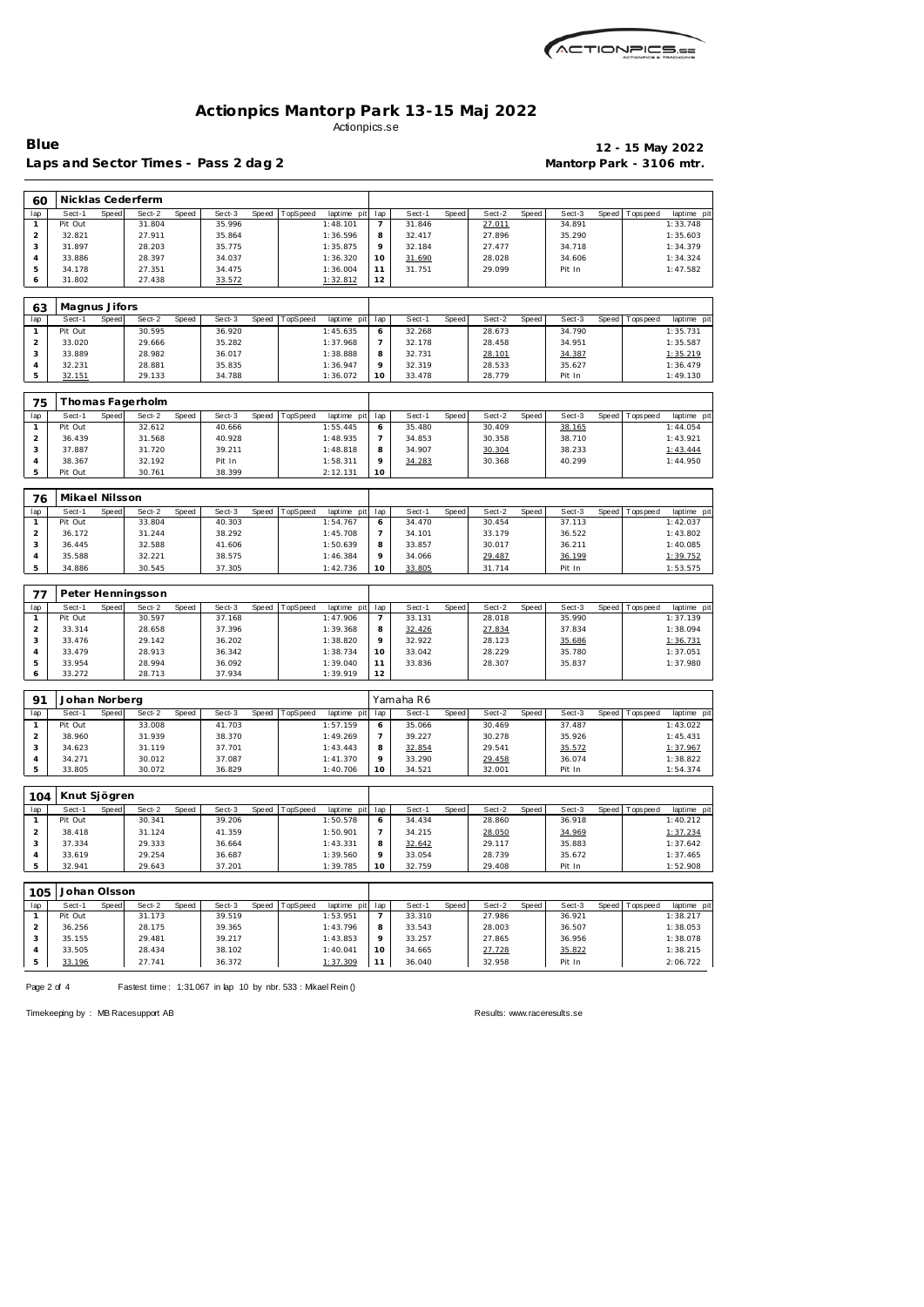

## **Actionpics Mantorp Park 13-15 Maj 2022** Actionpics.se

|                                | Blue                                 |              |                     |       |                  |       |                |                         |                     |                  |              |                  |       |                  |       | 12 - 15 May 2022         |                         |
|--------------------------------|--------------------------------------|--------------|---------------------|-------|------------------|-------|----------------|-------------------------|---------------------|------------------|--------------|------------------|-------|------------------|-------|--------------------------|-------------------------|
|                                | Laps and Sector Times - Pass 2 dag 2 |              |                     |       |                  |       |                |                         |                     |                  |              |                  |       |                  |       | Mantorp Park - 3106 mtr. |                         |
| 6                              | 33.205                               |              | 27.747              |       | 37.295           |       |                | 1:38.247                | 12                  |                  |              |                  |       |                  |       |                          |                         |
|                                |                                      |              |                     |       |                  |       |                |                         |                     |                  |              |                  |       |                  |       |                          |                         |
| 106                            | Hans Sjögren                         |              |                     |       |                  |       |                |                         |                     |                  |              |                  |       |                  |       |                          |                         |
| lap                            | Sect-1                               | Speed        | Sect-2              | Speed | Sect-3           | Speed | TopSpeed       | laptime pit             | lap                 | Sect-1           | Speed        | Sect-2           | Speed | Sect-3           | Speed | Tops peed                | laptime pit             |
| $\mathbf{1}$<br>$\overline{c}$ | Pit Out<br>37.636                    |              | 31.843<br>30.537    |       | 42.715<br>39.224 |       |                | 1:56.722<br>1:47.397    | 6<br>$\overline{7}$ | 36.546<br>36.144 |              | 30.103<br>30.606 |       | 37.134<br>38.832 |       |                          | 1:43.783<br>1:45.582    |
| 3                              | 37.432                               |              | 30.463              |       | 39.181           |       |                | 1:47.076                | 8                   | 36.082           |              | 29.641           |       | 37.696           |       |                          | 1:43.419                |
| 4                              | 37.321                               |              | 31.079              |       | 40.854           |       |                | 1:49.254                | 9                   | 35.858           |              | 30.061           |       | 37.680           |       |                          | 1:43.599                |
| 5                              | 38.572                               |              | 31.058              |       | 38.036           |       |                | 1:47.666                | 10                  | 36.184           |              | 32.010           |       | Pit In           |       |                          | 2:04.283                |
|                                |                                      |              |                     |       |                  |       |                |                         |                     |                  |              |                  |       |                  |       |                          |                         |
| 122                            | Fredrik Karlsson                     |              |                     |       |                  |       |                |                         |                     |                  |              |                  |       |                  |       |                          |                         |
| lap                            | Sect-1                               | Speed        | Sect-2              | Speed | Sect-3           | Speed | TopSpeed       | laptime pit             | lap                 | Sect-1           | Speed        | Sect-2           | Speed | Sect-3           | Speed | T ops pee d              | laptime pit             |
| $\mathbf{1}$                   | Pit Out                              |              | 37.783              |       | 37.912           |       |                | 1:59.061                | 5                   | 33.395           |              | 28.092           |       | 34.932           |       |                          | 1:36.419                |
| $\overline{c}$                 | 33.618                               |              | 29.005              |       | 35.693           |       |                | 1:38.316                | 6                   | 33.662           |              | 27.733           |       | 35.379           |       |                          | 1:36.774                |
| 3                              | 32.460                               |              | 27.879              |       | 34.790           |       |                | 1:35.129                | $\overline{7}$      | 32.085           |              | 27.685           |       | 35.559           |       |                          | 1:35.329                |
| $\overline{A}$                 | 35.685                               |              | 27.350              |       | 36.430           |       |                | 1:39.465                | 8                   | 32.808           |              | 32.945           |       | Pit In           |       |                          | 1:55.832                |
| 124                            | Samuel Oluma                         |              |                     |       |                  |       |                |                         |                     |                  |              |                  |       |                  |       |                          |                         |
| lap                            | Sect-1                               | <b>Speed</b> | Sect-2              | Speed | Sect-3           | Speed | TopSpeed       | laptime pit             | lap                 | Sect-1           | <b>Speed</b> | Sect-2           | Speed | Sect-3           | Speed | Tops pee d               | laptime pit             |
| $\mathbf{1}$                   | Pit Out                              |              | 35.457              |       | 44.457           |       |                | 2:03.175                | 6                   | 35.297           |              | 31.062           |       | 38.228           |       |                          | 1:44.587                |
| 2                              | 38.386                               |              | 32.404              |       | 40.067           |       |                | 1:50.857                | $\overline{7}$      | 34.957           |              | 31.530           |       | 40.127           |       |                          | 1:46.614                |
| 3                              | 36.630                               |              | 31.748              |       | 39.628           |       |                | 1:48.006                | 8                   | 37.629           |              | 29.575           |       | 36.919           |       |                          | 1:44.123                |
| 4                              | 36.443                               |              | 32.150              |       | 39.145           |       |                | 1:47.738                | 9                   | 33.567           |              | 29.755           |       | 37.166           |       |                          | 1:40.488                |
| 5                              | 35.038                               |              | 31.599              |       | 37.968           |       |                | 1:44.605                | 10                  | 34.164           |              | 31.493           |       | Pit In           |       |                          | 1:54.832                |
|                                |                                      |              |                     |       |                  |       |                |                         |                     |                  |              |                  |       |                  |       |                          |                         |
| 126                            | Nicklas Bohman                       |              |                     |       |                  |       |                |                         |                     |                  |              |                  |       |                  |       |                          |                         |
| lap                            | Sect-1<br>Pit Out                    | <b>Speed</b> | Sect-2<br>32.186    | Speed | Sect-3<br>40.095 | Speed | TopSpeed       | laptime pit<br>1:54.021 | lap<br>5            | Sect-1<br>33.546 | Speed        | Sect-2<br>28.329 | Speed | Sect-3<br>37.003 | Speed | T ops pee d              | laptime pit<br>1:38.878 |
| 1<br>$\overline{c}$            | 34.840                               |              | 30.200              |       | 37.030           |       |                | 1:42.070                | 6                   | 34.237           |              | 28.032           |       | 35.640           |       |                          | 1:37.909                |
| 3                              | 32.487                               |              | 28.528              |       | 35.673           |       |                | 1:36.688                | 7                   | 33.340           |              | 27.713           |       | 37.127           |       |                          | 1:38.180                |
| 4                              | 32.881                               |              | 28.410              |       | 36.019           |       |                | 1:37.310                | 8                   | 34.182           |              | 28.880           |       | 38.038           |       |                          | 1:41.100                |
|                                |                                      |              |                     |       |                  |       |                |                         |                     |                  |              |                  |       |                  |       |                          |                         |
| 127                            | Lars Lindh                           |              |                     |       |                  |       |                |                         |                     |                  |              |                  |       |                  |       |                          |                         |
| lap                            | Sect-1                               | Speed        | Sect-2              | Speed | Sect-3           | Speed | TopSpeed       | laptime pit             | lap                 | Sect-1           | Speed        | Sect-2           | Speed | Sect-3           | Speed | T ops pee d              | laptime pit             |
| $\mathbf{1}$                   | Pit Out                              |              | 34.797              |       | 37.781           |       |                | 1:52.453                | $\overline{7}$      | 31.285           |              | 28.569           |       | 34.438           |       |                          | 1:34.292                |
|                                |                                      |              |                     |       | 35.287           |       |                | 1:40.310                |                     | 34.599           |              | 27.335           |       |                  |       |                          | 1:36.563                |
| $\overline{c}$                 | 34.316                               |              | 30.707              |       |                  |       |                |                         | 8                   |                  |              |                  |       | 34.629           |       |                          |                         |
| 3                              | 32.053                               |              | 28.445              |       | 34.108           |       |                | 1:34.606                | 9                   | 32.479           |              | 28.039           |       | 33.292           |       |                          | 1:33.810                |
| 4                              | 32.673                               |              | 28.590              |       | 35.359           |       |                | 1:36.622                | 10                  | 30.646           |              | 27.375           |       | 33.704           |       |                          | 1:31.725                |
| 5                              | 33.053                               |              | 28.557              |       | 33.358           |       |                | 1:34.968                | 11                  | 32.888           |              | 34.126           |       | Pit In           |       |                          | 1:50.161                |
| 6                              | 32.934                               |              | 27.854              |       | 33.067           |       |                | 1:33.855                | 12                  |                  |              |                  |       |                  |       |                          |                         |
|                                |                                      |              |                     |       |                  |       |                |                         |                     |                  |              |                  |       |                  |       |                          |                         |
| 129<br>lap                     | Mathias Bosaeus<br>Sect-1            | Speed        | Sect-2              | Speed | Sect-3           |       | Speed TopSpeed | laptime pit             | lap                 | Sect-1           | Speed        | Sect-2           | Speed | Sect-3           |       | Speed Topspeed           | laptime pit             |
| $\mathbf{1}$                   | Pit Out                              |              | 32.923              |       | 40.316           |       |                | 1:55.238                | 6                   | 35.880           |              | 29.990           |       | 37.820           |       |                          | 1:43.690                |
| $\overline{c}$                 | 36.007                               |              | 31.811              |       | 39.014           |       |                | 1:46.832                | $\overline{7}$      | 34.701           |              | 30.978           |       | 37.565           |       |                          | 1:43.244                |
| 3                              | 36.388                               |              | 33.931              |       | 39.042           |       |                | 1:49.361                | 8                   | 35.224           |              | 28.943           |       | 38.860           |       |                          | 1:43.027                |
| 4                              | 36.513                               |              | 31.865              |       | 38.283           |       |                | 1:46.661                | 9                   | 34.281           |              | 29.637           |       | 38.184           |       |                          | 1:42.102                |
| 5                              | 35.518                               |              | 29.927              |       | 38.062           |       |                | 1:43.507                | 10                  |                  |              |                  |       |                  |       |                          |                         |
|                                |                                      |              |                     |       |                  |       |                |                         |                     |                  |              |                  |       |                  |       |                          |                         |
| 508                            |                                      |              | Anders Tobias GSX-R |       |                  |       |                |                         |                     |                  |              |                  |       |                  |       |                          |                         |
| lap                            | Sect-1                               | Speed        | Sect-2              | Speed | Sect-3           | Speed | TopSpeed       | laptime pit             | lap                 | Sect-1           | Speed        | Sect-2           | Speed | Sect-3           | Speed | Tops pee d               | laptime pit             |
| $\mathbf{1}$                   | Pit Out                              |              | 27.724              |       | 39.418           |       |                | 1:40.514                | 6                   | 32.036           |              | 27.668           |       | 39.663           |       |                          | 1:39.367                |
| 2                              | 33.744                               |              | 30.092              |       | 38.842           |       |                | 1:42.678                | 7                   | 33.340           |              | 27.979           |       | 36.408           |       |                          | 1:37.727                |
| 3                              | 32.391                               |              | 27.380              |       | 40.532           |       |                | 1:40.303                | 8                   | 33.396           |              | 26.351           |       | 37.229           |       |                          | 1:36.976                |
| 4<br>5                         | 32.690<br>33.127                     |              | 27.319<br>27.640    |       | 38.256<br>36.534 |       |                | 1:38.265<br>1:37.301    | 9<br>10             | 29.697           |              | 26.974           |       | Pit In           |       |                          | 1:34.787                |
|                                |                                      |              |                     |       |                  |       |                |                         |                     |                  |              |                  |       |                  |       |                          |                         |
| 510                            | Ronny Holmström                      |              |                     |       |                  |       |                |                         |                     |                  |              |                  |       |                  |       |                          |                         |
| lap                            | Sect-1                               | Speed        | Sect-2              | Speed | Sect-3           | Speed | TopSpeed       | laptime pit             | lap                 | Sect-1           | Speed        | Sect-2           | Speed | Sect-3           | Speed | <b>Topspeed</b>          | laptime pit             |
| $\mathbf{1}$                   | Pit Out                              |              | 30.375              |       | 36.638           |       |                | 1:45.486                | 6                   | 35.982           |              | 28.277           |       | 34.050           |       |                          | 1:38.309                |
| $\overline{a}$                 | 32.439                               |              | 29.021              |       | 35.229           |       |                | 1:36.689                | 7                   | 30.848           |              | 28.427           |       | 33.873           |       |                          | 1:33.148                |
| 3                              | 31.559                               |              | 29.653              |       | 37.661           |       |                | 1:38.873                | 8                   | 31.148           |              | 28.501           |       | 34.592           |       |                          | 1:34.241                |
| 4<br>5                         | 35.626<br>31.194                     |              | 28.688<br>28.893    |       | 34.338<br>36.972 |       |                | 1:38.652<br>1:37.059    | 9<br>10             | 30.757<br>33.619 |              | 28.103<br>31.994 |       | 33.989<br>Pit In |       |                          | 1:32.849<br>1:53.480    |

Page 3 of 4 Fastest time: 1:31.067 in lap 10 by nbr. 533 : Mkael Rein ()